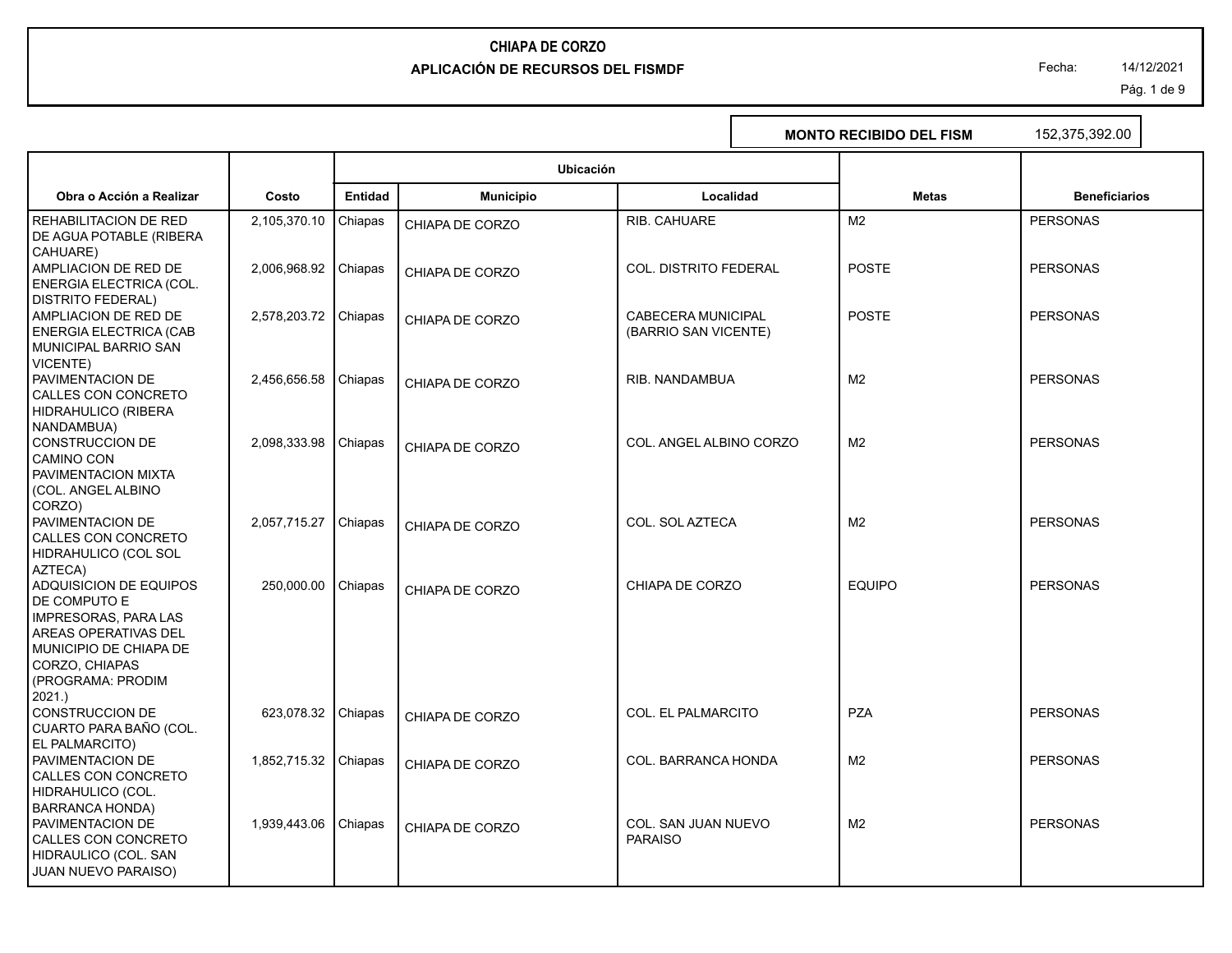Fecha: 14/12/2021

Pág. 2 de 9

٦

|                                                                                                                                                                                                                     |              |                |                  |                                          | <b>MONTO RECIBIDO DEL FISM</b> | 152,375,392.00       |
|---------------------------------------------------------------------------------------------------------------------------------------------------------------------------------------------------------------------|--------------|----------------|------------------|------------------------------------------|--------------------------------|----------------------|
|                                                                                                                                                                                                                     |              |                | <b>Ubicación</b> |                                          |                                |                      |
| Obra o Acción a Realizar                                                                                                                                                                                            | Costo        | <b>Entidad</b> | <b>Municipio</b> | Localidad                                | <b>Metas</b>                   | <b>Beneficiarios</b> |
| <b>CONSTRUCCION DEL</b><br><b>SISTEMA DE AGUA</b><br>POTABLE "2DA. ETAPA"                                                                                                                                           | 1,850,611.51 | Chiapas        | CHIAPA DE CORZO  | <b>COL. LAS TUNAS</b>                    | M                              | <b>PERSONAS</b>      |
| (COL. LAS TUNAS)<br>PAVIMENTACION DE<br>CALLES CON CONCRETO<br>HIDRAHULICO (RIBERA LAS                                                                                                                              | 1,340,967.39 | Chiapas        | CHIAPA DE CORZO  | <b>RIB. LAS FLECHAS</b>                  | M <sub>2</sub>                 | <b>PERSONAS</b>      |
| FLECHAS).<br>PAVIMENTACION DE<br>CALLES CON CONCRETO<br>HIDRAHULICO (COL. MARIA                                                                                                                                     | 2,910,602.19 | Chiapas        | CHIAPA DE CORZO  | COL. MARIA CANDELARIA                    | M <sub>2</sub>                 | <b>PERSONAS</b>      |
| CANDELARIA)<br><b>CONSTRUCCION DE</b><br>CANCHA DEPORTIVA<br>TECHADA (COL. NUEVO                                                                                                                                    | 2,607,426.47 | Chiapas        | CHIAPA DE CORZO  | <b>COL. NUEVO BOCHIL</b>                 | M <sub>2</sub>                 | <b>PERSONAS</b>      |
| BOCHIL)<br>CONSTRUCCION DE<br>CANCHA DEPORTIVA (COL.                                                                                                                                                                | 634,069.99   | Chiapas        | CHIAPA DE CORZO  | <b>COL. JULIAN GRAJALES</b>              | M <sub>2</sub>                 | <b>PERSONAS</b>      |
| <b>JULIAN GRAJALES)</b><br>CONSTRUCCION DE<br>CANCHA DEPORTIVA                                                                                                                                                      | 2,753,130.72 | Chiapas        | CHIAPA DE CORZO  | <b>COL. NUCATILI</b>                     | M <sub>2</sub>                 | <b>PERSONAS</b>      |
| TECHADA (COL. NUCATILI)<br><b>ARRENDAMIENTO DE</b><br><b>VEHICULOS PARA LA</b><br><b>VERIFICACION Y EL</b><br>SEGUIMIENTO DE LAS<br>OBRAS REALIZADAS CON<br><b>RECURSOS DEL FAIS</b><br>(GASTOS INDIRECTOS<br>2021) | 693,750.00   | Chiapas        | CHIAPA DE CORZO  | CHIAPA DE CORZO                          | <b>VEHICULO</b>                | <b>PERSONAS</b>      |
| PAVIMENTACION DE<br>CALLES CON CONCRETO<br>HIDRAHULICO (COL. NUEVA<br>PALESTINA)                                                                                                                                    | 1,212,983.02 | Chiapas        | CHIAPA DE CORZO  | COL. NUEVA PALESTINA                     | M <sub>2</sub>                 | <b>PERSONAS</b>      |
| AMPLIACION DE LA RED DE<br>ENERGIA ELECTRICA (COL.<br>DR. MANUEL VELASCO                                                                                                                                            | 4,886,081.44 | Chiapas        | CHIAPA DE CORZO  | COL. DR. MANUEL VELASCO<br><b>SUAREZ</b> | <b>POSTE</b>                   | <b>PERSONAS</b>      |
| SUAREZ)<br>REHABILITACION DE LA<br><b>RED DE AGUA POTABLE</b><br>(COL. 3 DE MARZO)                                                                                                                                  | 706,935.68   | Chiapas        | CHIAPA DE CORZO  | COL. 3 DE MARZO                          | POZO PROFUNDO                  | <b>PERSONAS</b>      |
|                                                                                                                                                                                                                     |              |                |                  |                                          |                                |                      |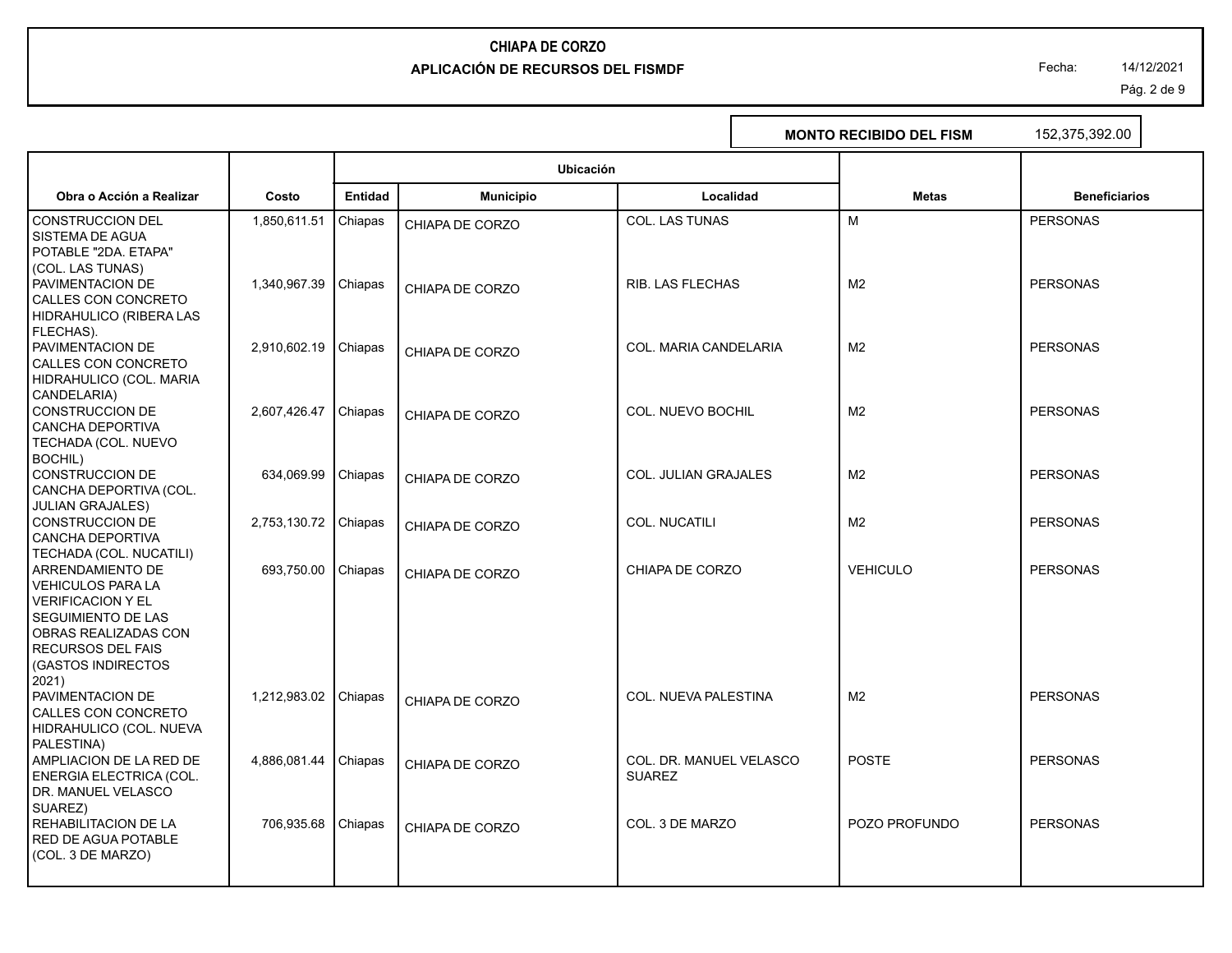Fecha: 14/12/2021

Pág. 3 de 9

|                                                                                                                                              |              |                |                  |                                    | <b>MONTO RECIBIDO DEL FISM</b> | 152,375,392.00       |
|----------------------------------------------------------------------------------------------------------------------------------------------|--------------|----------------|------------------|------------------------------------|--------------------------------|----------------------|
|                                                                                                                                              |              |                | <b>Ubicación</b> |                                    |                                |                      |
| Obra o Acción a Realizar                                                                                                                     | Costo        | <b>Entidad</b> | <b>Municipio</b> | Localidad                          | <b>Metas</b>                   | <b>Beneficiarios</b> |
| PAVIMENTACION DE<br>CALLES CON CONCRETO<br>HIDRAHULICO (COL. SAN                                                                             | 2,709,268.33 | Chiapas        | CHIAPA DE CORZO  | <b>COL. SAN JOAQUIN</b>            | M <sub>2</sub>                 | <b>PERSONAS</b>      |
| <b>JOAQUIN)</b><br>PAVIMENTACION DE<br>CALLES CON CONCRETO<br>HIDRAHULICO (COL.                                                              | 1,849,302.69 | Chiapas        | CHIAPA DE CORZO  | <b>COL. GALECIO NARCIA</b>         | M <sub>2</sub>                 | <b>PERSONAS</b>      |
| <b>GALECIO NARCIA)</b><br><b>CONSTRUCCION DE</b><br>PAVIMENTACION MIXTA                                                                      | 1,580,280.79 | Chiapas        | CHIAPA DE CORZO  | COL. TRITURADORA                   | M                              | <b>PERSONAS</b>      |
| (COL. TRITURADORA)<br><b>CONSTRUCCION DE</b><br>PAVIMENTACION CON<br>CONCRETO MIXTA (COL.                                                    | 1,197,396.64 | Chiapas        | CHIAPA DE CORZO  | <b>COL. LOMAS VERDE</b>            | М                              | <b>PERSONAS</b>      |
| <b>LOMAS VERDES)</b><br><b>CONSTRUCCION DE</b><br>CANCHA MULTIDEPORTIVA<br>EN ESC. PRIM. "NIÑO                                               | 847,171.63   | Chiapas        | CHIAPA DE CORZO  | <b>COL. NARCISO MENDOZA</b>        | M <sub>2</sub>                 | <b>PERSONAS</b>      |
| ARTILLERO" CCT:<br>07DPR1072Q1 (COL.<br><b>NARCISO MENDOZA)</b><br>PAVIMENTACION DE<br>CALLES CON CONCRETO<br>HIDRAHULICO (COL.              | 1,504,168.10 | Chiapas        | CHIAPA DE CORZO  | <b>COL. VENUSTIANO</b><br>CARRANZA | M <sub>2</sub>                 | <b>PERSONAS</b>      |
| <b>VENUSTIANO CARRANZA)</b><br>PAVIMENTACION DE<br>CALLES CON CONCRETO<br>HIDRAHULICO (COL. PASO                                             | 1,953,302.63 | Chiapas        | CHIAPA DE CORZO  | COL. PASO ACHIOTE                  | M <sub>2</sub>                 | <b>PERSONAS</b>      |
| ACHIOTE)<br><b>INTERCONEXION DE LA</b><br><b>RED DEL SISTEMA DE AGUA</b><br>POTABLE (CABECERA                                                | 433,054.91   | Chiapas        | CHIAPA DE CORZO  | CABECERA MUNICIPAL (LA<br>SANTINA) | ML                             | <b>PERSONAS</b>      |
| MUNICIPAL LA SANTINA)<br>CONSTRUCCION DE AULA<br>DIDACTICA PRIMARIA DEL<br>ESTADO "FRANCO LAZARO<br>GOMEZ" CCT: 07EPR0067X<br>(COL. CUPASMI) | 822,409.02   | Chiapas        | CHIAPA DE CORZO  | <b>COL. CUPASMI</b>                | <b>AULAS</b>                   | <b>PERSONAS</b>      |
|                                                                                                                                              |              |                |                  |                                    |                                |                      |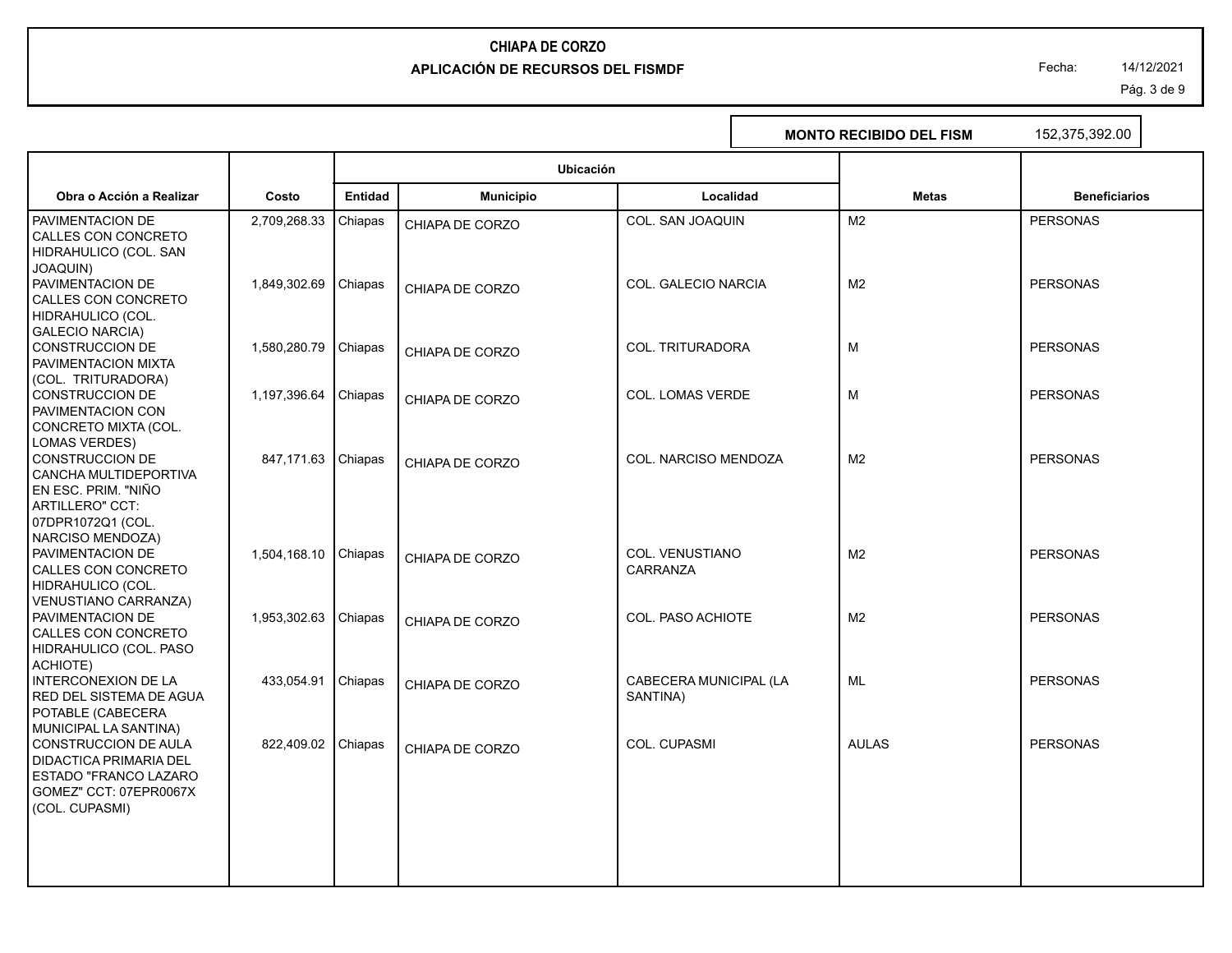# **CHIAPA DE CORZO**

#### **APLICACIÓN DE RECURSOS DEL FISMDF**

Fecha: 14/12/2021

Pág. 4 de 9

|                                                                                                                                                                                                                      |                      |                |                  |                               | <b>MONTO RECIBIDO DEL FISM</b> | 152,375,392.00       |
|----------------------------------------------------------------------------------------------------------------------------------------------------------------------------------------------------------------------|----------------------|----------------|------------------|-------------------------------|--------------------------------|----------------------|
|                                                                                                                                                                                                                      |                      |                | Ubicación        |                               |                                |                      |
| Obra o Acción a Realizar                                                                                                                                                                                             | Costo                | <b>Entidad</b> | <b>Municipio</b> | Localidad                     | <b>Metas</b>                   | <b>Beneficiarios</b> |
| <b>CREACIONY</b><br><b>ACTUALIZACION DE</b><br>NORMATIVIDAD MUNICIPAL<br>Y DE LAS DEMARCACIONES<br>TERRITORIAL (PRODIM<br>2021).                                                                                     | 1,739,589.88         | Chiapas        | CHIAPA DE CORZO  | CHIAPA DE CORZO               | <b>DOCUMENTO</b>               | <b>PERSONAS</b>      |
| <b>DESARROLLO E</b><br><b>IMPLEMENTACION DE</b><br>I SISTEMA INTEGRAL EN<br><b>LINEA PARA EL</b><br>  SEGUIMIENTO, CONTROL Y<br>MONITOREO DE OBRAS Y<br>ACCIONES DEL FISM 2021<br><b>(GASTOS INDIRECTOS</b><br>2021) | 950,000.00           | <b>Chiapas</b> | CHIAPA DE CORZO  | CHIAPA DE CORZO               | <b>SISTEMA</b>                 | <b>PERSONAS</b>      |
| <b>PAVIMENTACION DE</b><br>CALLES CON CONCRETO<br>HIDRAHULICO (COL. SANTO<br>DOMINGO)                                                                                                                                | 940,355.91           | Chiapas        | CHIAPA DE CORZO  | COL. SANTO DOMINGO            | M <sub>2</sub>                 | <b>PERSONAS</b>      |
| CONSTRUCCION DE<br><b>PAVIMENTACION MIXTA</b><br>(COL. PEDREGAL SAN<br>ANGEL)                                                                                                                                        | 1,448,094.32 Chiapas |                | CHIAPA DE CORZO  | COL. PEDREGAL DE SAN<br>ANGEL | M                              | <b>PERSONAS</b>      |
| CONSTRUCCION DE DREN<br>PLUVIAL DE CANCHA<br>I MULTIDEPORTIVA EN<br>  JARDIN DE NIÑOS "JUSTO<br>SIERRA MENDEZ (COL. EL<br>HORIZONTE)                                                                                 | 196,010.73 Chiapas   |                | CHIAPA DE CORZO  | COL. EL HORIZONTE             | M                              | <b>PERSONAS</b>      |
| <b>PAVIMENTACION DE</b><br><b>CALLES CON CONCRETO</b><br>HIDRAHULICO (COL. EL                                                                                                                                        | 1,946,243.17 Chiapas |                | CHIAPA DE CORZO  | <b>COL. EL CANELAR</b>        | M <sub>2</sub>                 | <b>PERSONAS</b>      |
| CANELAR)<br>ADQUISICION DE<br><b>SOFTWARE INTEGRAL DE</b><br>INGRESOS (PRODIM 2021)                                                                                                                                  | 550,000.00           | Chiapas        | CHIAPA DE CORZO  | CHIAPA DE CORZO               | <b>PROYECTO</b>                | <b>PERSONAS</b>      |
| CONSTRUCCION DE<br>CANCHA DEPORTIVA<br>TECHADA (COL. NICOLAS<br>BRAVO)                                                                                                                                               | 2,843,410.04         | Chiapas        | CHIAPA DE CORZO  | COL. NICOLAS BRAVO            | M <sub>2</sub>                 | <b>PERSONAS</b>      |
| CONSTRUCCION DE TECHO<br>FIRME (COL. EL RANCHITO)                                                                                                                                                                    | 2.125.000.60         | Chiapas        | CHIAPA DE CORZO  | <b>COL. EL RANCHITO</b>       | M <sub>2</sub>                 | <b>PERSONAS</b>      |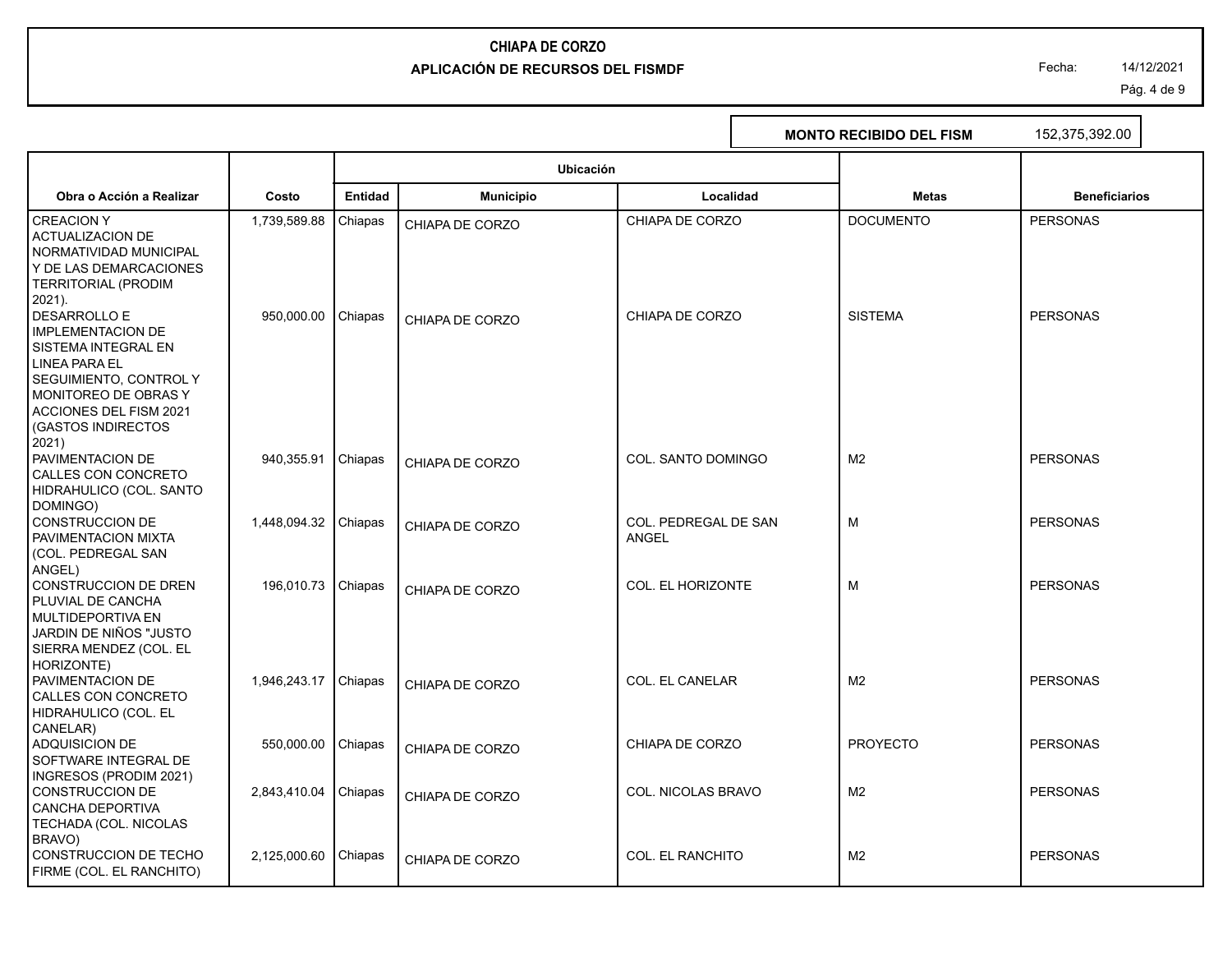Fecha: 14/12/2021

Pág. 5 de 9

|                                                                                                                                          |              |                |                  |                                            | <b>MONTO RECIBIDO DEL FISM</b> |                | 152,375,392.00       |  |
|------------------------------------------------------------------------------------------------------------------------------------------|--------------|----------------|------------------|--------------------------------------------|--------------------------------|----------------|----------------------|--|
|                                                                                                                                          |              |                | Ubicación        |                                            |                                |                |                      |  |
| Obra o Acción a Realizar                                                                                                                 | Costo        | <b>Entidad</b> | <b>Municipio</b> | Localidad                                  |                                | <b>Metas</b>   | <b>Beneficiarios</b> |  |
| AMPLIACION DE LA RED DE<br>ENERGIA ELECTRICA (COL.<br>LAS FLORES)                                                                        | 1,475,951.93 | Chiapas        | CHIAPA DE CORZO  | COL. LAS FLORES                            |                                | <b>POSTE</b>   | <b>PERSONAS</b>      |  |
| PAVIMENTACION DE<br>CALLES CON CONCRETO                                                                                                  | 2,545,677.28 | Chiapas        | CHIAPA DE CORZO  | COL. SALVADOR URBINA                       |                                | M <sub>2</sub> | <b>PERSONAS</b>      |  |
| HIDRAHULICO (COL.<br>SALVADOR URBINA)<br>CONSTRUCCION DE AULA<br><b>DIDACTICA EN</b><br>PREPARATORIA "FLORINDA<br><b>LAZOS LEON CCT:</b> | 939,848.37   | Chiapas        | CHIAPA DE CORZO  | CABECERA MUNICIPAL<br>(BARRIO SAN VICENTE) |                                | <b>AULAS</b>   | <b>PERSONAS</b>      |  |
| 07EBH0010M" (CABECERA<br>MUNICIPAL BARRIO SAN<br>VICENTE)<br><b>CONSTRUCCION DE</b><br>TECHADO EN CANCHA<br>DEPORTIVA (COL. NUEVO        | 2,050,219.29 | Chiapas        | CHIAPA DE CORZO  | COL. NUEVO ZINACANTAN                      |                                | M <sub>2</sub> | <b>PERSONAS</b>      |  |
| ZINACANTAN)<br>AMPLIACION DE LA RED DE<br>ENERGIA ELECTRICA (COL.                                                                        | 2,003,672.69 | Chiapas        | CHIAPA DE CORZO  | COL. JUAN DEL GRIJALVA                     |                                | <b>POSTE</b>   | <b>PERSONAS</b>      |  |
| <b>JUAN DE GRIJALVA)</b><br><b>CONSTRUCCION DE</b><br>PAVIMENTACION MIXTA                                                                | 1,347,002.01 | Chiapas        | CHIAPA DE CORZO  | COL. UNION EL PALMAR                       |                                | M <sub>2</sub> | <b>PERSONAS</b>      |  |
| (COL. UNION EL PALMAR)<br><b>REVESTIMIENTO DE</b><br>CAMINO RURAL (COL. EL                                                               | 1,002,318.52 | Chiapas        | CHIAPA DE CORZO  | COL. EL HORIZONTE                          |                                | KM             | <b>PERSONAS</b>      |  |
| HORIZONTE)<br><b>CONSTRUCCION DE MURO</b><br>DE CONTENCION (COL. EL                                                                      | 387,858.17   | Chiapas        | CHIAPA DE CORZO  | COL. EL PALMAR SAN<br><b>GABRIEL</b>       |                                | M <sub>2</sub> | <b>PERSONAS</b>      |  |
| PALMAR SAN GABRIEL)<br><b>CONSTRUCCION DE</b><br>PAVIMENTACION MIXTA<br>(COL. JULIO CESAR RUIZ                                           | 1,509,170.57 | Chiapas        | CHIAPA DE CORZO  | COL. JULIO CESAR RUIZ<br><b>FERRO</b>      |                                | M              | <b>PERSONAS</b>      |  |
| FERRO)<br>PAVIMENTACION DE<br>CALLES CON CONCRETO<br>HIDRAHULICO (COL. NUEVA                                                             | 549,172.26   | Chiapas        | CHIAPA DE CORZO  | COL. NUEVA PALESTINA                       |                                | M <sub>2</sub> | <b>PERSONAS</b>      |  |
| PALESTINA)<br>AMPLIACION DE LA RED DE<br>AGUA POTABLE (RIBERA EL<br>VERGEL)                                                              | 543,583.22   | Chiapas        | CHIAPA DE CORZO  | <b>RIB. EL VERGEL</b>                      |                                | ML             | <b>PERSONAS</b>      |  |
|                                                                                                                                          |              |                |                  |                                            |                                |                |                      |  |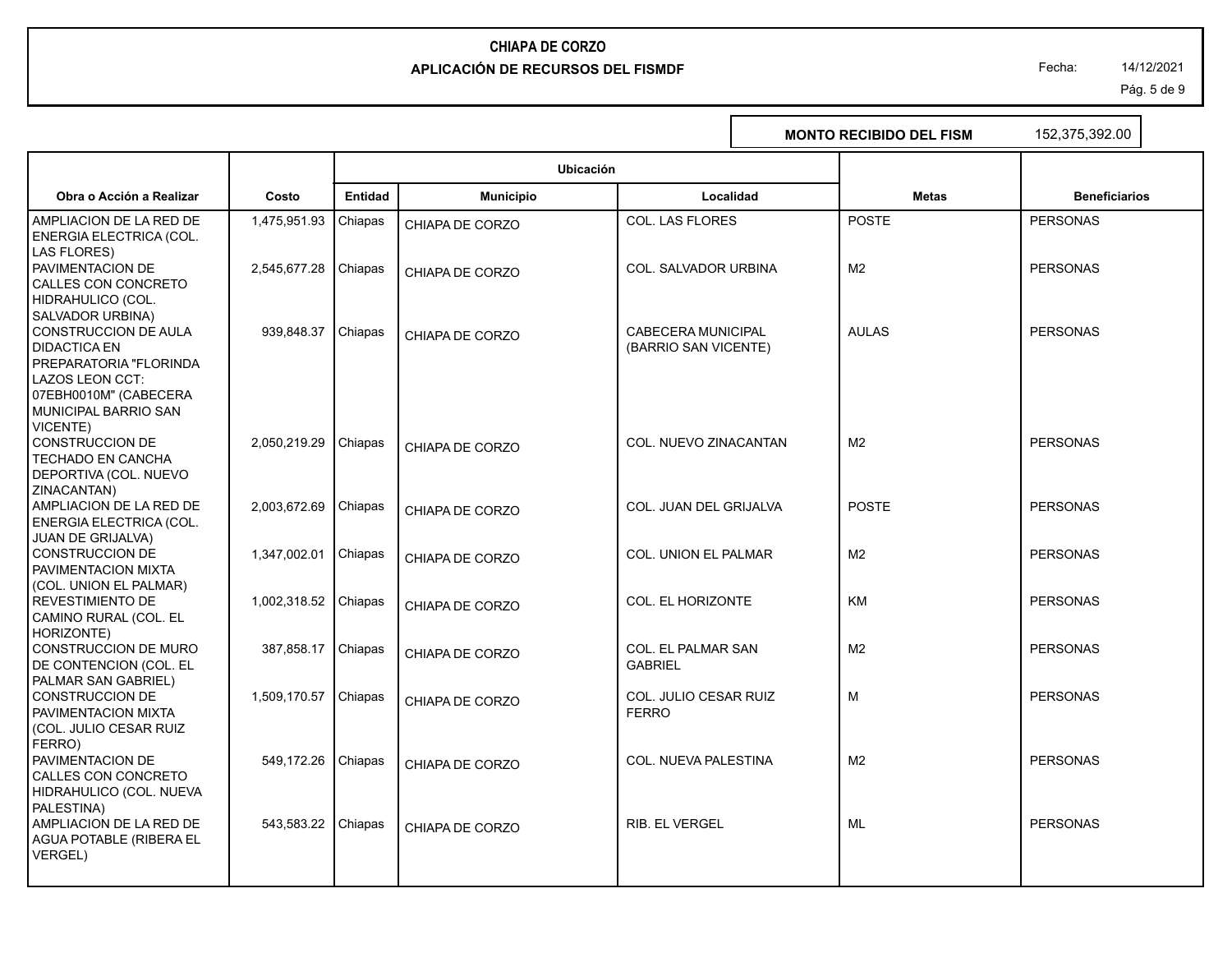Fecha: 14/12/2021

Pág. 6 de 9

|                                                                                                          |              |                |                  |                                             | <b>MONTO RECIBIDO DEL FISM</b> | 152,375,392.00       |
|----------------------------------------------------------------------------------------------------------|--------------|----------------|------------------|---------------------------------------------|--------------------------------|----------------------|
|                                                                                                          |              |                | Ubicación        |                                             |                                |                      |
| Obra o Acción a Realizar                                                                                 | Costo        | <b>Entidad</b> | <b>Municipio</b> | Localidad                                   | <b>Metas</b>                   | <b>Beneficiarios</b> |
| CONSTRUCCION DE TECHO<br>FIRME (COL. SAN PEDRO                                                           | 1,067,355.13 | Chiapas        | CHIAPA DE CORZO  | COL. SAN PEDRO AGUA AZUL                    | M <sub>2</sub>                 | <b>PERSONAS</b>      |
| AGUA AZUL)<br>PAVIMENTACION DE<br>CALLES CON CONCRETO<br>HIDRAHULICO (COL.                               | 960,404.57   | Chiapas        | CHIAPA DE CORZO  | COL. CANDILI                                | M <sub>2</sub>                 | <b>PERSONAS</b>      |
| CANDILI)<br><b>REVESTIMIENTO DE</b><br><b>CALLES EN TRAMOS</b>                                           | 750,424.29   | Chiapas        | CHIAPA DE CORZO  | <b>COL. SAN ANTONIO EL</b><br><b>NACHAL</b> | <b>KM</b>                      | <b>PERSONAS</b>      |
| AISLADOS (COL. SAN<br><b>ANTONIO EL NACHAL)</b><br>PAVIMENTACION DE<br>CALLES CON CONCRETO               | 1,976,499.00 | Chiapas        | CHIAPA DE CORZO  | <b>COL. JULIAN GRAJALES</b>                 | M <sub>2</sub>                 | <b>PERSONAS</b>      |
| HIDRAHULICO (COL. JULIAN<br>GRAJALES)<br>PAVIMENTACION DE<br>CALLES CON CONCRETO                         | 1,028,195.82 | Chiapas        | CHIAPA DE CORZO  | <b>COL. EL RECUERDO</b>                     | M <sub>2</sub>                 | <b>PERSONAS</b>      |
| HIDRAHULICO (COL. EL<br>RECUERDO)<br><b>CONSTRUCCION DE</b>                                              | 991,631.20   | Chiapas        | CHIAPA DE CORZO  | COL. EL PALMAR SAN                          | M <sub>2</sub>                 | <b>PERSONAS</b>      |
| CANCHA MULTIDEPORTIVA<br>EN EL PLANTEL DEL<br>COBACH N° 118, CCT:<br>07ECB0107C (COL. EL                 |              |                |                  | <b>GABRIEL</b>                              |                                |                      |
| PALMAR "SAN GABRIEL)<br><b>CONSTRUCCION DE</b><br><b>CUARTO DORMITORIO</b>                               | 1,495,436.55 | Chiapas        | CHIAPA DE CORZO  | COL. EL MANGUITO                            | <b>PZA</b>                     | <b>PERSONAS</b>      |
| (COL. EL MANGUITO)<br><b>CONSTRUCCION DE</b><br>CANCHA MULTIDEPORTIVA<br>(COL. EMILIANO ZAPATA)          | 992,379.19   | Chiapas        | CHIAPA DE CORZO  | <b>COL. EMILIANO ZAPATA</b>                 | M <sub>2</sub>                 | <b>PERSONAS</b>      |
| <b>CONSTRUCCION DE</b><br>PAVIMENTACION CON<br>CONCRETO MIXTO (COL.                                      | 115,630.22   | Chiapas        | CHIAPA DE CORZO  | <b>COL. LOMAS VERDE</b>                     | M                              | <b>PERSONAS</b>      |
| LOMA VERDE)<br>PAVIMENTACION DE<br>CALLES CON CONCRETO                                                   | 70,896.97    | Chiapas        | CHIAPA DE CORZO  | COL. VENUSTIANO<br>CARRANZA                 | M <sub>2</sub>                 | <b>PERSONAS</b>      |
| HIDRAHULICO (COL.<br><b>VENUSTIANO CARRANZA)</b><br>CONSTRUCCION DE<br>ANDADOR (COL. NARCISO<br>MENDOZA) | 558,668.76   | Chiapas        | CHIAPA DE CORZO  | COL. NARCISO MENDOZA                        | M <sub>2</sub>                 | <b>PERSONAS</b>      |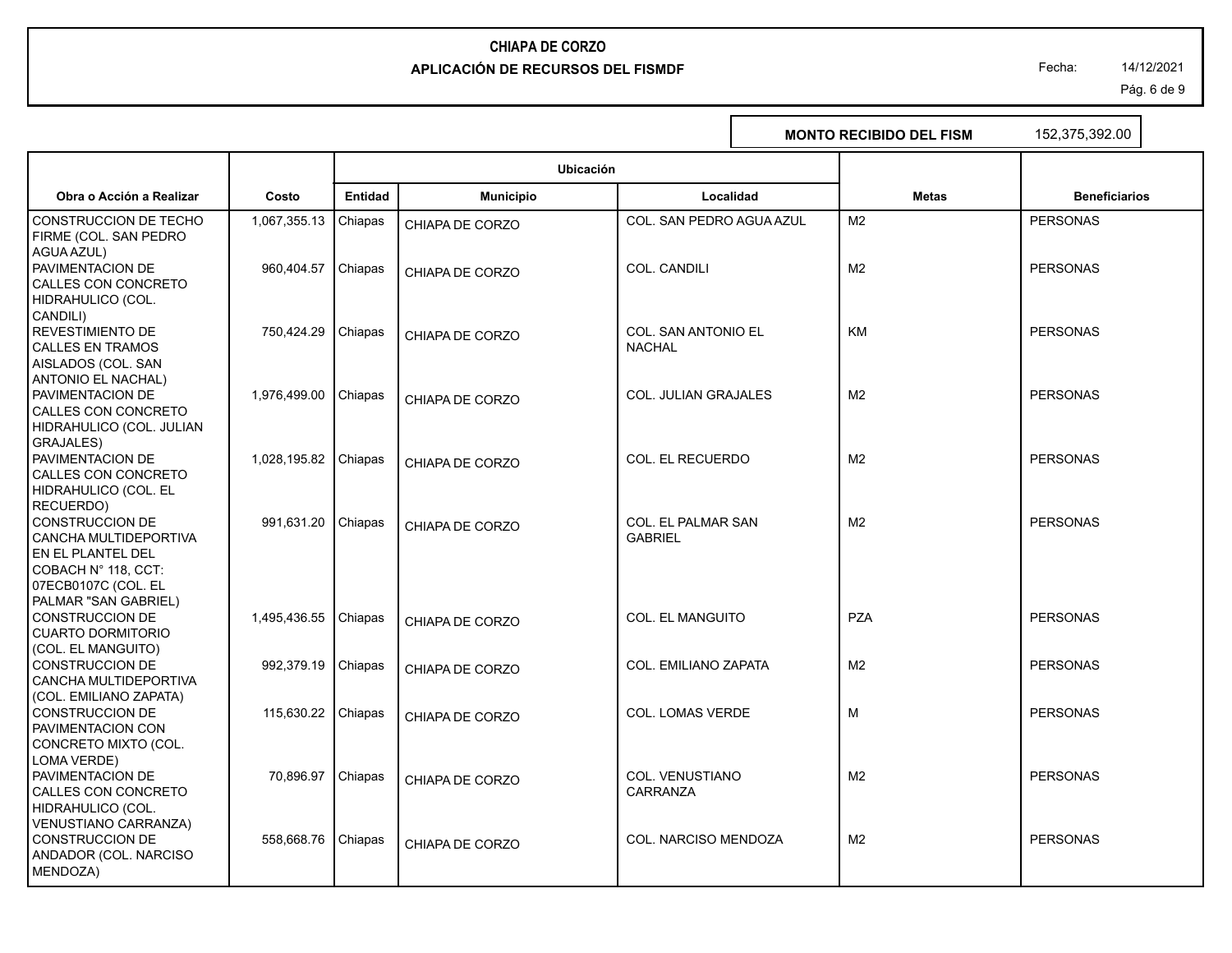Fecha: 14/12/2021

Pág. 7 de 9

|                                   |                      |                |                  |                             | <b>MONTO RECIBIDO DEL FISM</b> | 152,375,392.00       |
|-----------------------------------|----------------------|----------------|------------------|-----------------------------|--------------------------------|----------------------|
|                                   |                      |                | Ubicación        |                             |                                |                      |
| Obra o Acción a Realizar          | Costo                | <b>Entidad</b> | <b>Municipio</b> | Localidad                   | <b>Metas</b>                   | <b>Beneficiarios</b> |
| <b>CONSTRUCCION DE</b>            | 574,225.62           | Chiapas        | CHIAPA DE CORZO  | COL. VISTA HERMOSA          | M                              | <b>PERSONAS</b>      |
| PAVIMENTACION MIXTO               |                      |                |                  |                             |                                |                      |
| (COL. VISTA HERMOSA)              |                      |                |                  |                             |                                |                      |
| PAVIMENTACION DE                  | 3,689,632.00         | Chiapas        | CHIAPA DE CORZO  | <b>COL. EL RANCHITO</b>     | M <sub>2</sub>                 | <b>PERSONAS</b>      |
| CALLES CON CONCRETO               |                      |                |                  |                             |                                |                      |
| HIDRAHULICO (COL. EL<br>RANCHITO) |                      |                |                  |                             |                                |                      |
| <b>REVESTIMIENTO DE</b>           | 2,174,645.52 Chiapas |                |                  | COL. PLAYA GRANDE           | KM                             | <b>PERSONAS</b>      |
| <b>CAMINO RURAL EN</b>            |                      |                | CHIAPA DE CORZO  |                             |                                |                      |
| TRAMOS AISLADOS (COL.             |                      |                |                  |                             |                                |                      |
| PLAYA GRANDE)                     |                      |                |                  |                             |                                |                      |
| <b>REVESTIMIENTO DE</b>           | 1,559,285.11         | Chiapas        | CHIAPA DE CORZO  | COL. FRANCISCO SARABIA      | <b>KM</b>                      | <b>PERSONAS</b>      |
| <b>CAMINO RURAL EN</b>            |                      |                |                  |                             |                                |                      |
| TRAMOS AISLADOS (COL.             |                      |                |                  |                             |                                |                      |
| <b>FRANCISCO SARABIA)</b>         |                      |                |                  |                             |                                |                      |
| <b>REVESTIMIENTO DE</b>           | 3,093,956.73         | Chiapas        | CHIAPA DE CORZO  | <b>COL. NUEVO CARMEN</b>    | KM                             | <b>PERSONAS</b>      |
| <b>CAMINO RURAL EN</b>            |                      |                |                  | <b>TONAPAC</b>              |                                |                      |
| TRAMOS AISLADOS (COL.             |                      |                |                  |                             |                                |                      |
| NUEVO CARMEN TONAPAC)             |                      |                |                  |                             |                                |                      |
| <b>CONSTRUCCION DE</b>            | 1,867,950.55         | Chiapas        | CHIAPA DE CORZO  | <b>COL. PLAN CHIAPAS</b>    | M                              | <b>PERSONAS</b>      |
| PAVIMENTACION MIXTA               |                      |                |                  |                             |                                |                      |
| (COL. PLAN CHIAPAS)               |                      |                |                  |                             |                                |                      |
| PAVIMENTACION DE                  | 2,004,217.16         | Chiapas        | CHIAPA DE CORZO  | COL. AMERICA LIBRE          | M <sub>2</sub>                 | <b>PERSONAS</b>      |
| CALLES CON CONCRETO               |                      |                |                  |                             |                                |                      |
| HIDRAHULICO (COL.                 |                      |                |                  |                             |                                |                      |
| AMERICA LIBRE)                    |                      |                |                  |                             |                                |                      |
| PAVIMENTACION DE                  | 1,148,300.83         | Chiapas        | CHIAPA DE CORZO  | <b>COL. ROBERTO ALBORES</b> | M <sub>2</sub>                 | <b>PERSONAS</b>      |
| CALLES CON CONCRETO               |                      |                |                  | <b>GUILLEN</b>              |                                |                      |
| HIDRAHULICO (COL.                 |                      |                |                  |                             |                                |                      |
| ROBERTO ALBORES<br>GUILLEN)       |                      |                |                  |                             |                                |                      |
| SISTEMA DE                        | 657,584.82           | Chiapas        |                  | CHIAPA DE CORZO             | <b>SISTEMA</b>                 | <b>PERSONAS</b>      |
| <b>DIGITALIZACION Y</b>           |                      |                | CHIAPA DE CORZO  |                             |                                |                      |
| ALMACENAMIENTO MASIVO             |                      |                |                  |                             |                                |                      |
| DE EXPEDIENTES                    |                      |                |                  |                             |                                |                      |
| TECNICOS DE OBRAS DEL             |                      |                |                  |                             |                                |                      |
| FISM 2021 (GASTOS                 |                      |                |                  |                             |                                |                      |
| INDIRECTOS 2021)                  |                      |                |                  |                             |                                |                      |
| PAVIMENTACION DE                  | 1,160,645.09         | Chiapas        | CHIAPA DE CORZO  | COL. GALECIO NARCIA         | M <sub>2</sub>                 | <b>PERSONAS</b>      |
| CALLES CON CONCRETO               |                      |                |                  |                             |                                |                      |
| HIDRAHULICO (COL.                 |                      |                |                  |                             |                                |                      |
| <b>GALECIO NARCIA)</b>            |                      |                |                  |                             |                                |                      |
|                                   |                      |                |                  |                             |                                |                      |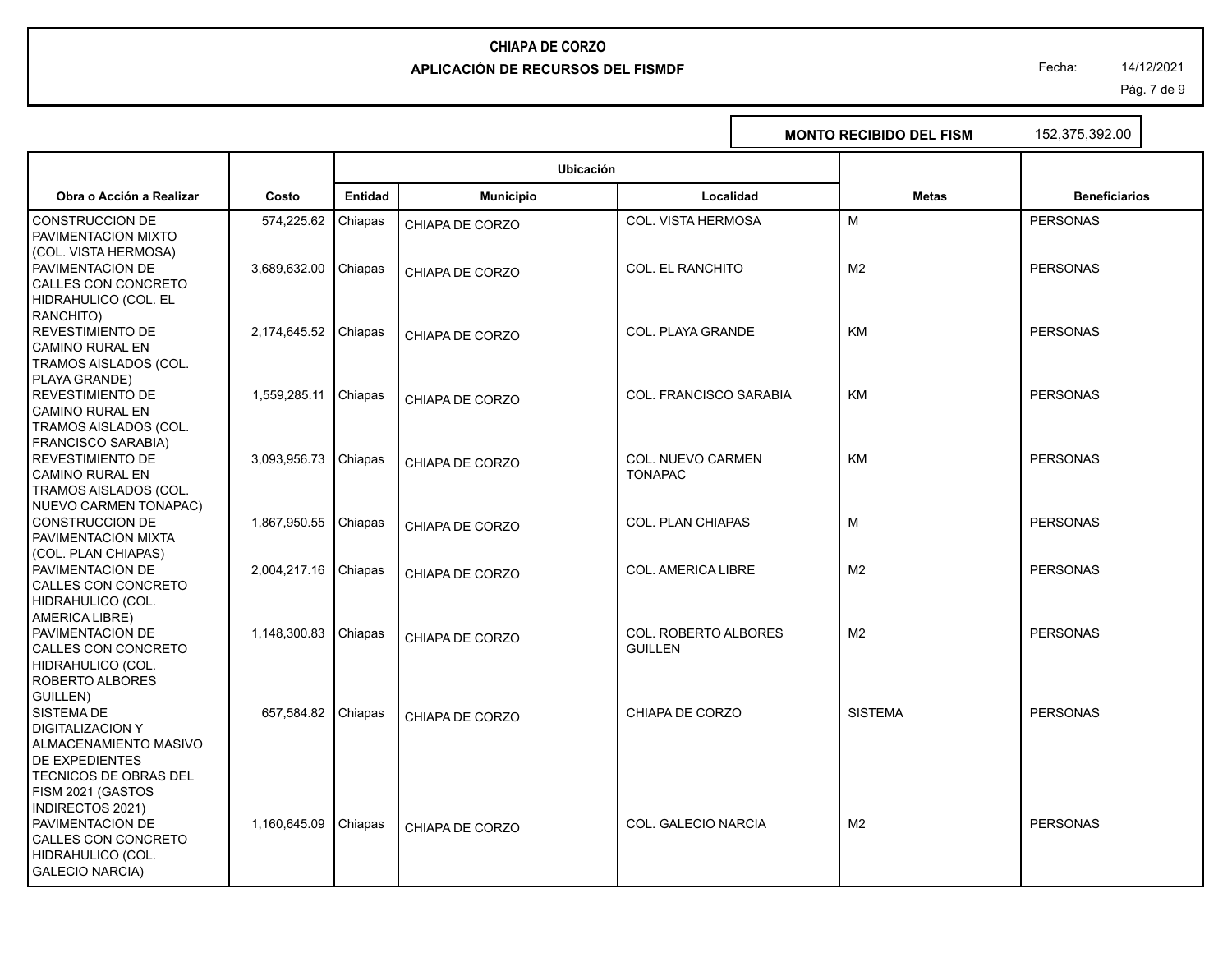Fecha: 14/12/2021

Pág. 8 de 9

I

|                                                                                                                                                                        |              |                |                  |                                                 | <b>MONTO RECIBIDO DEL FISM</b> | 152,375,392.00       |
|------------------------------------------------------------------------------------------------------------------------------------------------------------------------|--------------|----------------|------------------|-------------------------------------------------|--------------------------------|----------------------|
|                                                                                                                                                                        |              |                | <b>Ubicación</b> |                                                 |                                |                      |
| Obra o Acción a Realizar                                                                                                                                               | Costo        | <b>Entidad</b> | <b>Municipio</b> | Localidad                                       | <b>Metas</b>                   | <b>Beneficiarios</b> |
| AMPLIACION DEL SISTEMA<br>DE AGUA POTABLE (RIBERA                                                                                                                      | 1,614,092.72 | Chiapas        | CHIAPA DE CORZO  | RIB. LA UNION                                   | M <sub>2</sub>                 | <b>PERSONAS</b>      |
| LA UNION "EL CASTAÑO)<br>PAVIMENTACION DE<br>CALLES CON CONCRETO                                                                                                       | 2,426,606.42 | Chiapas        | CHIAPA DE CORZO  | COL. NUEVA PALESTINA                            | M <sub>2</sub>                 | <b>PERSONAS</b>      |
| HIDRAHULICO (COL. NUEVA<br>PALESTINA)<br><b>CONSTRUCCION DEL</b>                                                                                                       | 2,309,761.50 | Chiapas        |                  | <b>COL. EL BRASIL</b>                           | ML                             | <b>PERSONAS</b>      |
| SISTEMA DE AGUA<br>POTABLE (COL. EL BRASIL)                                                                                                                            |              |                | CHIAPA DE CORZO  |                                                 |                                |                      |
| PAVIMENTACION DE<br>CALLES CON CONCRETO<br>HIDRAHULICO (COL. EL                                                                                                        | 699,448.96   | Chiapas        | CHIAPA DE CORZO  | COL. EL TEJAR                                   | M <sub>2</sub>                 | <b>PERSONAS</b>      |
| TEJAR)<br><b>CONSTRUCCION DE</b><br>PAVIMENTACION MIXTA                                                                                                                | 1,305,758.71 | Chiapas        | CHIAPA DE CORZO  | COL. EL REFUGIO                                 | M                              | <b>PERSONAS</b>      |
| (COL. EL REFUGIO)<br><b>REVESTIMIENTO DE</b><br><b>CAMINO RURAL EN</b>                                                                                                 | 2,165,201.48 | Chiapas        | CHIAPA DE CORZO  | COL. UNION Y PROGRESO                           | <b>KM</b>                      | <b>PERSONAS</b>      |
| TRAMOS AISLADOS (COL.<br>UNION Y PROGRESO)<br><b>EVALUACION DE</b><br>PROYECTOS DEL FONDO<br>DE INFRAESTRUCTURA<br>SOCIAL MUNICIPAL "FISMDF<br>2021"(GASTOS INDIRECTOS | 1,208,050.00 | Chiapas        | CHIAPA DE CORZO  | CHIAPA DE CORZO                                 | <b>DOCUMENTO</b>               | <b>PERSONAS</b>      |
| 2021)<br>PAVIMENTACION DE<br>CALLES CON CONCRETO<br>HIDRAHULICO (COL.<br><b>IGNACIO ALLENDE)</b>                                                                       | 1,797,049.89 | Chiapas        | CHIAPA DE CORZO  | COL. IGNACIO ALLENDE                            | M <sub>2</sub>                 | <b>PERSONAS</b>      |
| AMPLIACION DE RED DE<br>ENERGIA ELECTRICA (COL.                                                                                                                        | 1,091,829.25 | Chiapas        | CHIAPA DE CORZO  | <b>COL. SAN RAFAEL</b>                          | <b>POSTE</b>                   | <b>PERSONAS</b>      |
| PAVIMENTACION DE<br>CALLES CON CONCRETO<br><b>ADRIANA GABRIELA</b>                                                                                                     | 2,378,842.06 | Chiapas        | CHIAPA DE CORZO  | COL. ADRIANA G. ALVAREZ DE<br><b>RUIZ FERRO</b> | M <sub>2</sub>                 | <b>PERSONAS</b>      |
| SAN RAFAEL)<br>HIDRAHULICO (COL.<br>ALVAREZ DE RUIZ FERRO)                                                                                                             |              |                |                  |                                                 |                                |                      |